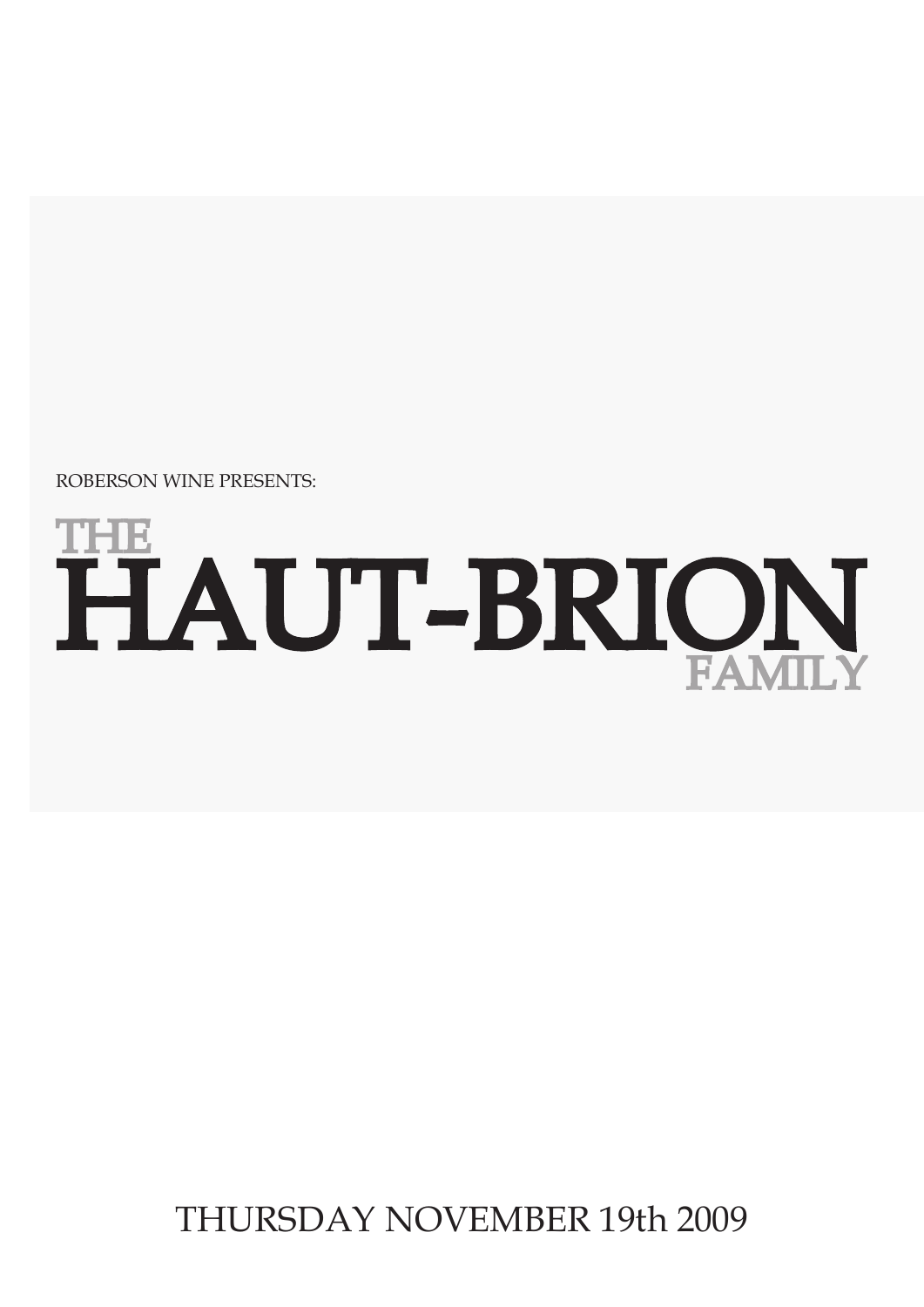

### HAUT-BRION

The history of Chateau Haut-Brion is perhaps the most important of all for the wines of Bordeaux, if not the entire world of fine wine. It is an estate that has innovated and broken new boundaries while establishing Bordeaux's reputation as the world's most prestigious grape growing and wine making region.

Today, the vineyards of Pessac-Leognan have been enveloped by the suburban sprawl of Bordeaux, creating a somewhat bizarre environment compared to the more rural splendour of other famous appellations across the rest of France. It all started back in the early 1300s, just down the road from Haut Brion at what is now Chateau Pape-Clement, when this northerly part of the 'Graves' region (named because of the gravelly soils) was planted to the vine by Pope Clement V. It was over two hundred years later that Haut-Brion was planted, but the man that did it (Jean de Pontac) would create an estate that would go on to change the world of wine forever and dictate the fortunes of the surrounding area.

After taking the lands of 'Aubrion' as a wedding dowry, Jean de Pontac planted the vineyards and built the chateau. Having created the estate, Jean passed it to his son Arnaud on his death (having lived until 101 years old!) before in turn it was passed to his nephew Geoffroy and then his son Arnaud de Pontac III. This is where the Haut-Brion story begins to gather pace, as Arnaud sent his son (Francois-Auguste, *pictured right*) to London in order to spread the word about Bordeaux's (and the world's) first single estate red wine. The de Pontacs had been wine merchants for many years, selling 'Claret' to England under generic names as was the custom. Haut-Brion was the first estate to be marketed on its own and quickly gathered a reputation as the very best.

The quality of Haut-Brion was due to a combination of factors. On the one hand there is the superb terroir of course, but Arnaud de Pontac was also an enthusiastic wine-maker with exacting standards and an eye for innovation. He was the first to introduce the idea of topping up barrels during maturation as a way to prevent oxidation and also pioneered the idea of 'racking'. Both of these ideas are standard practice today.

In order to make sure the elite of London's society were suitably exposed to their wine, the family opened a restaurant called 'Pontack's Head'. It was quickly established as London's finest restaurant (still a new concept back then) and went on to serve the great and the good for over 100 years. Perhaps the most famous fan of Haut-Brion (or Ho'Bryan as he called it) was Samuel Pepys, but philosopher John Locke, King Charles II and, of course, Thomas Jefferson, were all enthusiastic drinkers down the years.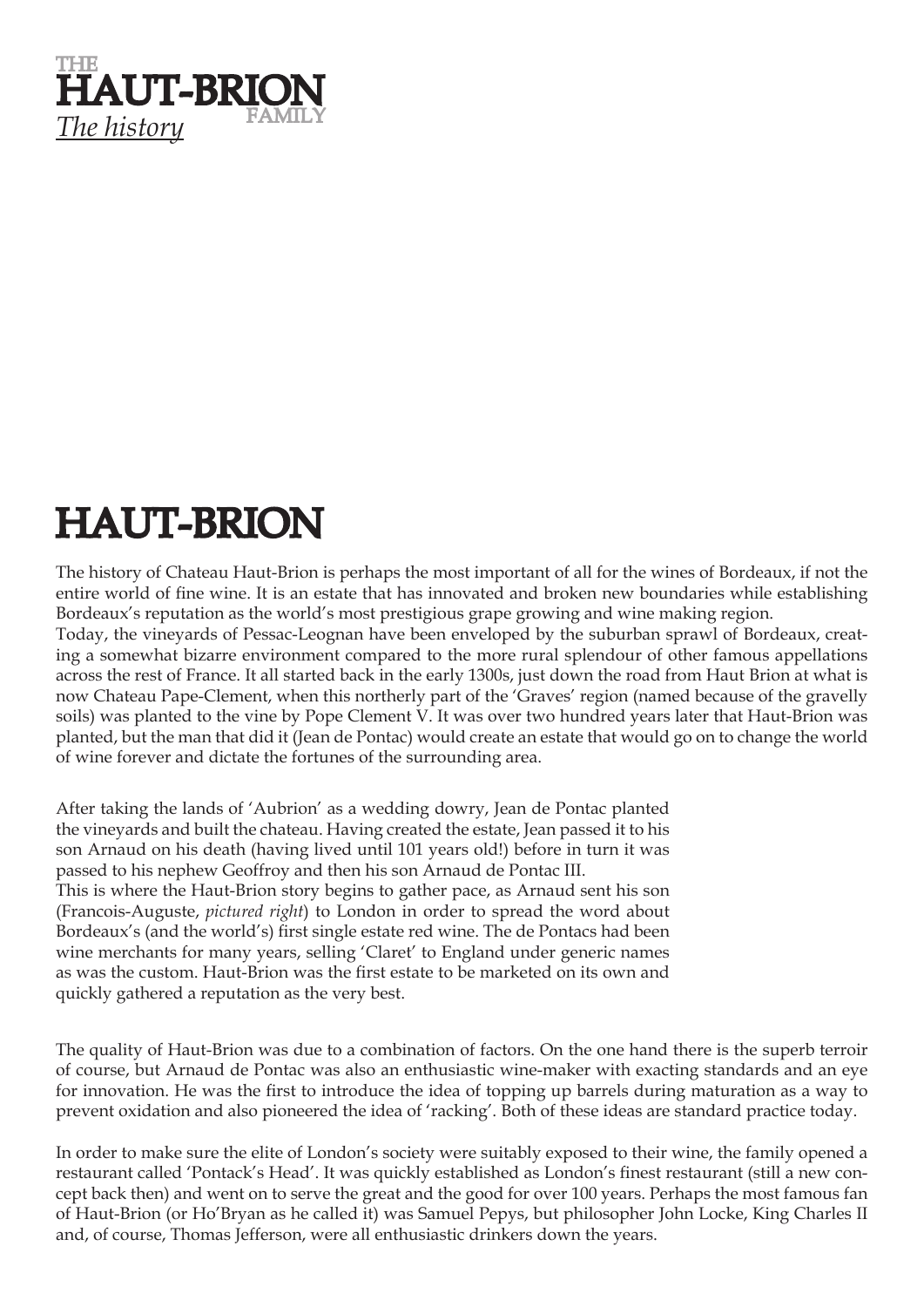THE **HAUT-BRION The history** 

## *"I drank a sort of French wine called Ho'Bryan, which hath a good and most particular taste..." Samuel Pepys (1663)*

With its reputation firmly established in France, London and beyond, it was no surprise that Haut-Brion was designated as one of only four Premier Grand Cru Classé estates in the 1855 classification of Bordeaux wines. What is worth remembering is that Haut-Brion was the only property outside of the Haut-Medoc to be included in the classification.

By this time ownership of the estate had passed to the Larrieu family through a number of people, including Napoleon's foreign minister Tallyrand, and it was 1922 before they sold it on again to a retired banker called André Gibert.

When Gibert was on his deathbed 13 years later he offered the property to the city of Bordeaux as a gift - provided they maintained its upkeep and vowed never to build on the land. Somewhat amazingly, the municipal government turned him down and the estate ended up being sold to an American financier called Clarence Dillon. Mr Dillon had been prevented from buying Cheval Blanc the day before thanks to a terrible fog that made it impossible for him to view the property. As he was due to return to St Emilion the following day, he was whisked to Gibert's bedside by one of his advisors and ended up buying Haut-Brion.

And so, in 1935, the modern era of Haut-Brion began. Dillon maintained the services of Georges Delmas (the property manager that had started in 1921) and this combination of the Dillon and Delmas families continues to this day - Clarence's granddaughter (Duchesse de Mouchey) and George Delmas' grandson (Jean-Philippe) are now at the helm.

The wines of Chateau Haut-Brion are celebrated today as some of the world's best and in some vintages they are considered to be even finer than their first growth colleagues.



It has been during the Dillon tenureship that many of the surrounding vineyards of Pessac have really established themselves, although Chateau Haut-Brion has had a hand in the history of all the estates that feature its famous name in their titles.

The most famous of this group is Chateau La Mission Haut-Brion. The property is literally across the road from Haut-Brion itself and was purchased by the Dillon family in 1983. Prior to that La Mission had built up a substantial and thoroughly deserved reputation of its own .

To the north of Haut-Brion lies the small property of Les Carmes du Haut-Brion which was once part of the main estate itself. To the south of Haut-Brion lie La Mission's sister estates Laville and La Tour - both were acquired by the Dillons as part of the 1983 purchase.

Still further south (just outside the town of Leognan) is the property of Larrivet-Haut-Brion. This is not part of the Dillon empire, but has not been spared its influence. The estate was previously known as Haut-Brion-Larrivet, but after a legal battle with the Dillons (soon after they arrived in Pessac) they were forced to reverse the name, although the fact that they were allowed to keep Haut-Brion in the name at all was a victory of sorts.

More details of all these estates can be found on the subsequent pages of this brochure.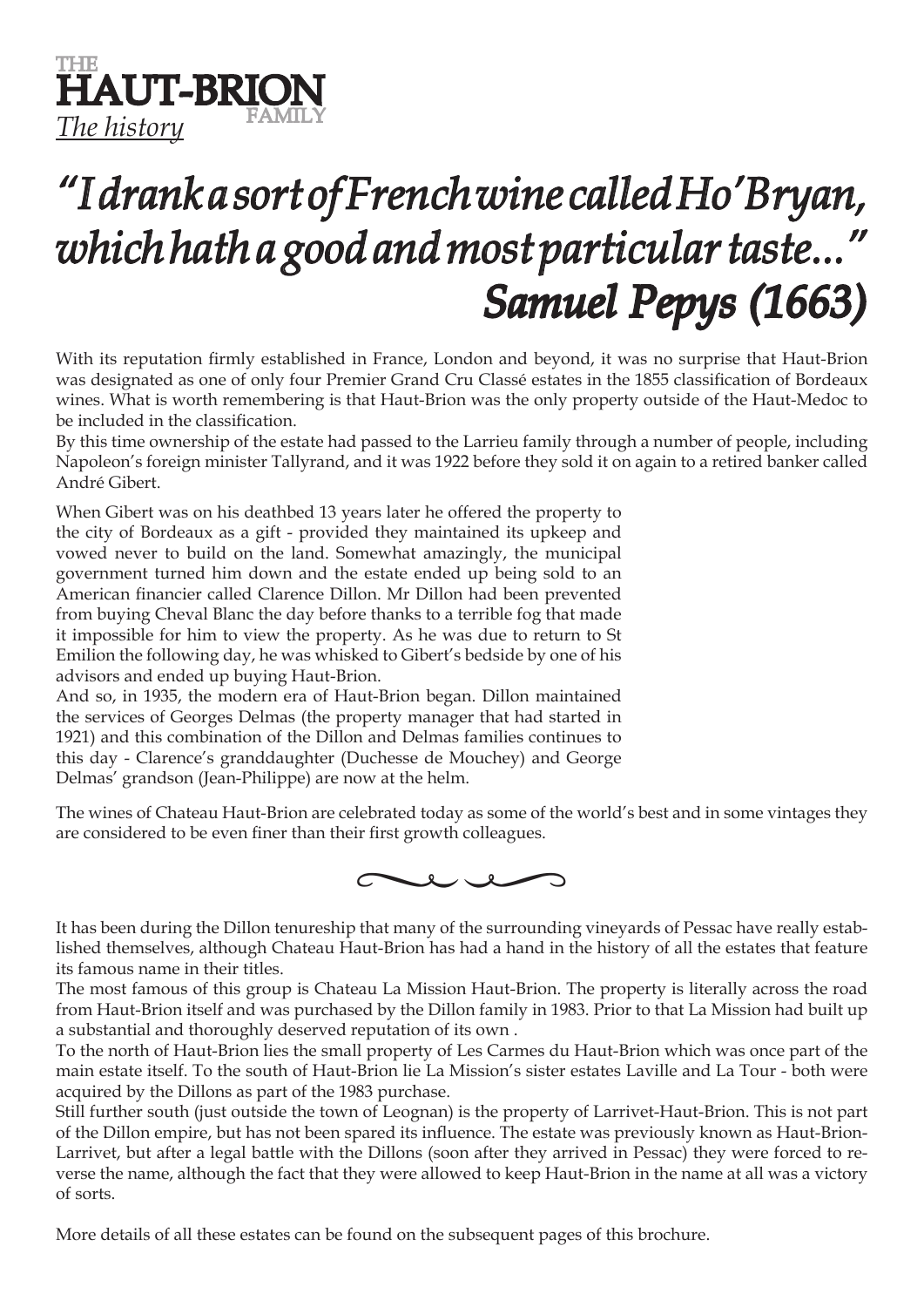

#### **FLIGHT ONE: The whites**

Does Chateau Haut-Brion make the best white wine in the world? There are certainly some that think so and while it may not command the prices of top Grand Cru white Burgundy, it isn't exactly trading at bargain basement prices either.

**Haut-Brion Blanc** is a white wine that is built to last whole bunch pressed, fermented and matured in Allier oak (nowadays around 40% new) for about a year, with no batonnage. The wine doesn't go through a malo-lactic fermentation in order to maintain crisp freshness and much needed acidity.

The Chateau also produces a second wine from their white grapes, called **Les Plantiers du Haut-Brion**. This cuvée is made from the young vines in their 2.7ha of Sauvignon Blanc and Semillon, planted across the road from the chateau on a small hillock.

> Just to the south of this are the vineyards of **Laville-Haut-Brion**, which to all intents and purposes can be considered as the white wine of La Mission. Although the vineyards are separate, Laville came under the auspices of La Mission when it was sold to Frederic Woltner (the then owner) in 1931. It joined the Dillon stable in 1983 and has since gone on to establish itself as a top white wine that, while not always as highly rated as Haut-Brion Blanc, is certainly not far off. Unlike its neighbour, Semillon tends to dominate the blend at Laville although since the 90s the elevage has become very similar. No malo, no batonnage and oak fermentation followed by maturation for 15 months in 50% new barrels.

|                                                | Available | Retail price | Tasting special<br>bottle price |
|------------------------------------------------|-----------|--------------|---------------------------------|
| 1: 2005 Les Plantiers de Haut-Brion<br>13% ABV | 1         | £52.95       | £47.66                          |
| 2: 2001 Laville Haut-Brion<br>13% ABV          | n/a       | £420         | n/a                             |
| 3: 1992 Haut-Brion Blanc<br>12% ABV            | 3         | £395         | £355.50                         |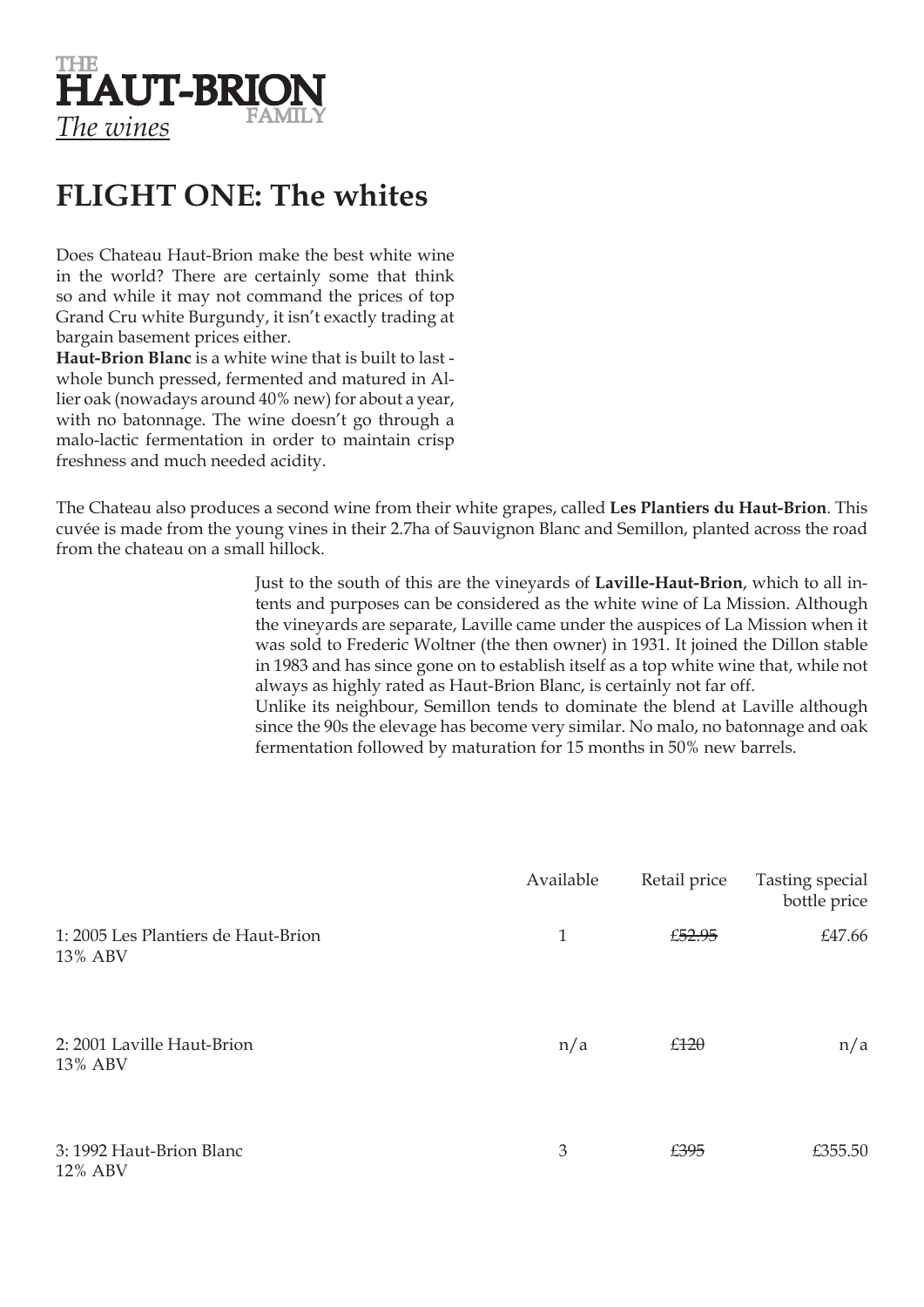

#### **FLIGHT TWO: The outsiders**

Just to the north of Haut-Brion is a small estate with a history almost as long. **Les Carmes du Haut-Brion** was originally part of the main property during the time of the de Pontacs, but the (just under) 5ha was broken off and donated to an order of Carmelite monks that had been praying for the family! The Carmelite monks gave the property its name and remained there for over two hundred years before revolutionary forces seized it in 1789.

Today the property is owned by the Chantecaille family of wine merchants and managed by Didier Furt. There is no link whatsoever with the Dillon properties - except, of course, for the proximity of the estates.

Despite being part of the original estate, the terroir is infact quite different to Haut-Brion in that it is far less gravelly and there is a high sand content. Perhaps no surprise then that the monks were given this section in the first place! The wines are good, but Les Carmes is certainly no first growth after all. Despite this, the wine has begun to develop a following - certainly the rarity of it has helped to make it quite a sought after wine. Didier Furt has made a host of improvements since he took charge, including the introduction of a second wine and an end to filtration. The wine typically spends 18months maturing in oak, 50% of which is new.

> In the south of the appellation, on the outskirts of Leognan, are the vineyards of **Larrivet-Haut-Brion** - an estate that shares nothing with the original Haut-Brion other than a name and some bad blood (as discussed on page 3).

> Larrivet's gravelly terroir in the southern part of the appellation is close to that of Chateaux Carbonnieux and La Louviere and as with that famous property they make both a red and a white wine.

> The red is what we are tasting tonight and is a blend of almost equal parts Merlot and Cabernet Sauvignon. Some Cabernet Franc vines were recently planted although it will be some time before they come on-stream.

The wine spends 12 months in oak, 50% of which is new barrels.

|                                               | Available | Retail price       | Tasting special<br>bottle price |
|-----------------------------------------------|-----------|--------------------|---------------------------------|
| 4: 2005 Les Carmes du Haut-Brion<br>13.5% ABV | 10        | £ <del>61.95</del> | £55.76                          |
| 5: 2000 Larrivet Haut-Brion<br>12.5% ABV      | 3         | £ <del>42.95</del> | £38.66                          |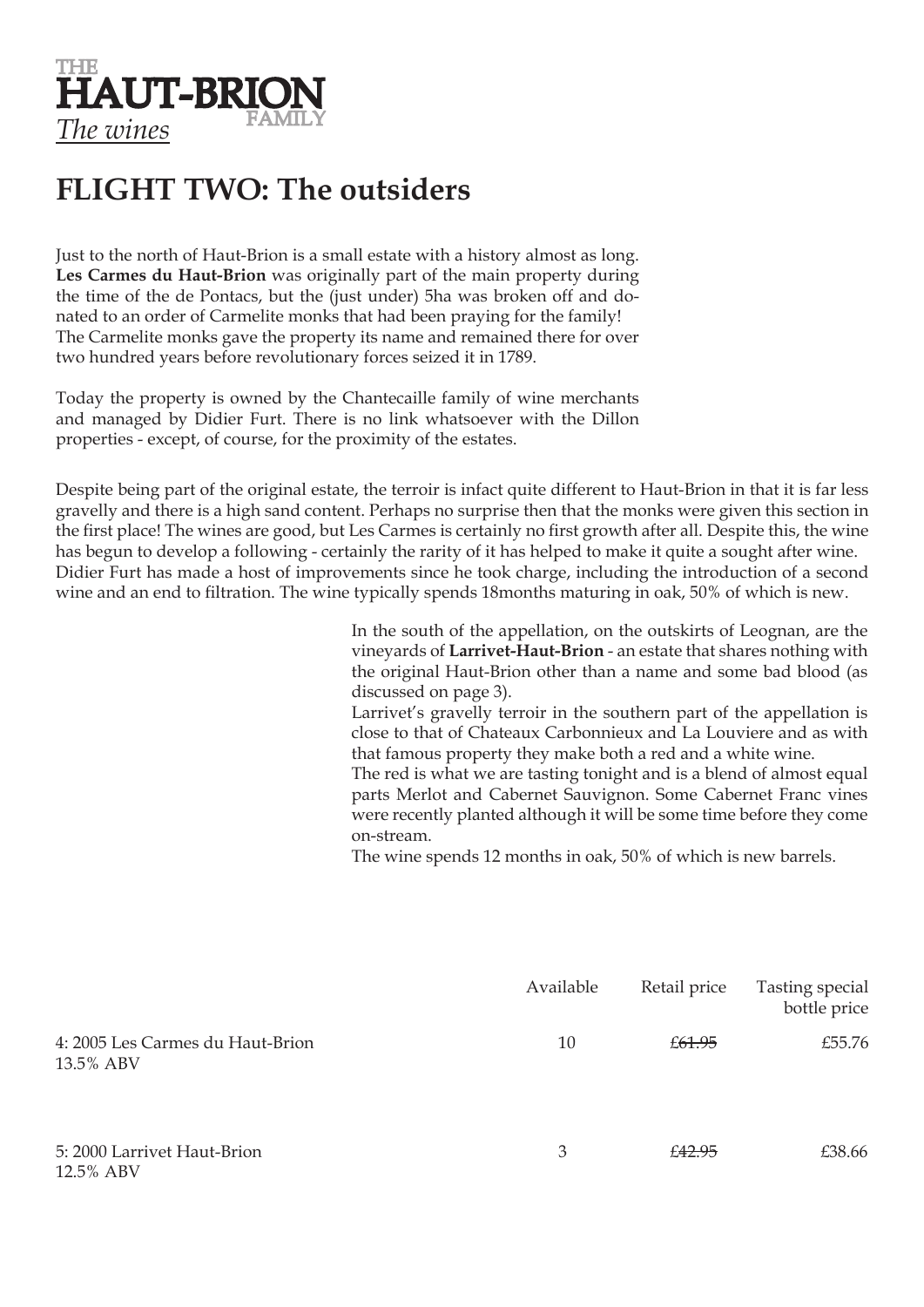

#### **FLIGHT THREE: The second wines**

Considered by Robert Parker to be one of the very best second wines of Bordeaux, **Bahans Haut-Brion** was introduced in order to ensure that only the best barrels made the final cut and were labelled as Chateau Haut-Brion.

Unlike many second wines, Bahans is produced in an identical manner to the Grand Vin. In fact, it is only at final bottling that the barrels deemed not worthy are deselected and bottled as Bahans. So first growth standard it may not be, but in many years it gets very close and Bahans is rightfully respected as a superb wine in its own right.

As of the 2007 vintage, Haut Brion's second wine has changed its name to 'Clarence de Haut-Brion'.

Down the road at La Mission there is also a second wine, although **La Chapelle de la Mission Haut-Brion** is more conventional in that it is sourced from the young vines on the property. Other than the age of the vines however (and the parcels are vinified separately), the wine's elevage is the same as that of the Grand Vin.

A little further to the south of La Mission is another estate called La Tour Haut-Brion, which was procured by the Dillon family as part of the deal to buy La Mission. For years (before the inception of La Chapelle in '92) it was thought of by many as La Mission's second wine, despite the fact that it was sourced from different vineyard plots and vinified separately. It was then, a wine unto itself. That was until 2006 - when the powers that be decided to incorporate La Tour into La Mission after all!

So while it wasn't a second wine, now it is (the production goes into La Chapelle), although tonight we are tasting it from when it wasn't. Confused?

Previously, when it was bottled separately, the fruit was fermented in stainless steel tanks before being aged for 20 months in 100% new oak barrels.

|                                                           | Available | Retail price       | Tasting special<br>bottle price |
|-----------------------------------------------------------|-----------|--------------------|---------------------------------|
| 6: 2001 La Chapelle de la Mission Haut-Brion<br>12.5% ABV | 1         | £89.95             | £80.96                          |
| 7: 1998 Bahans Haut-Brion<br>13% ABV                      | 10        | £ <del>69.95</del> | £62.95                          |
| 8: 1995 La Tour Haut-Brion<br>13% ABV                     | 5         | £76.95             | £69.26                          |